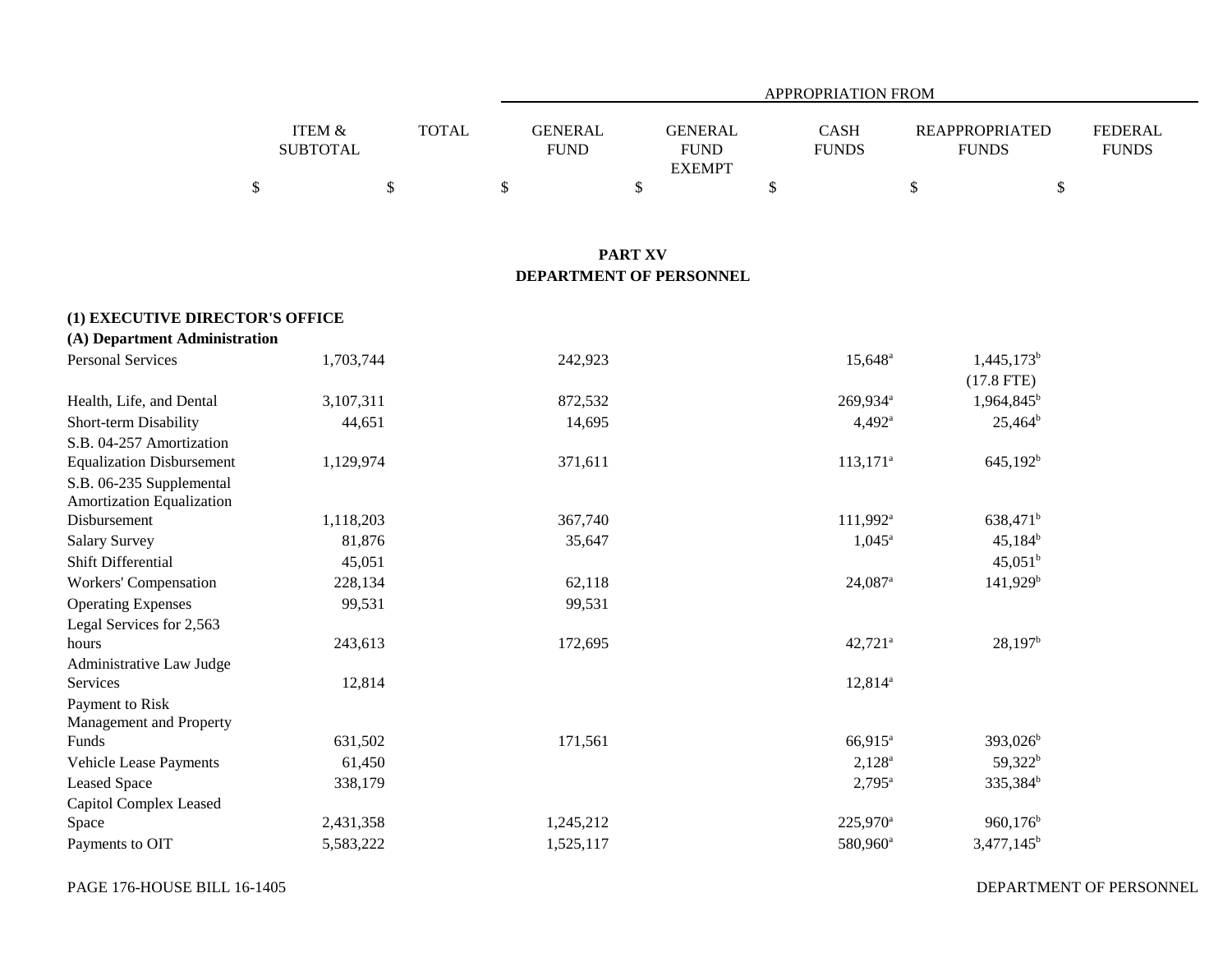|                        |   |                           |              | <b>APPROPRIATION FROM</b>     |    |                                                |  |                             |  |                                       |                                |  |  |
|------------------------|---|---------------------------|--------------|-------------------------------|----|------------------------------------------------|--|-----------------------------|--|---------------------------------------|--------------------------------|--|--|
|                        |   | ITEM &<br><b>SUBTOTAL</b> | <b>TOTAL</b> | <b>GENERAL</b><br><b>FUND</b> |    | <b>GENERAL</b><br><b>FUND</b><br><b>EXEMPT</b> |  | <b>CASH</b><br><b>FUNDS</b> |  | <b>REAPPROPRIATED</b><br><b>FUNDS</b> | <b>FEDERAL</b><br><b>FUNDS</b> |  |  |
|                        | Φ | J.                        | \$           |                               | \$ |                                                |  |                             |  |                                       |                                |  |  |
| <b>CORE Operations</b> |   | 303,032<br>17,163,645     |              | 82,244                        |    |                                                |  | $31,192^{\rm a}$            |  | $189,596^{\rm b}$                     |                                |  |  |

<sup>a</sup> These amounts shall be from various sources of cash funds including, but not limited to, the Group Benefit Plans Reserve Fund created in Section 24-50-613 (1), C.R.S., the State Archives and Public Records Cash Fund created in Section 24-80-102 (10) (a), C.R.S., the Professional Development Center Cash Fund created in Section 24-50-122 (2), C.R.S., the Risk Management Fund created in Section 24-30-1510 (1) (a), C.R.S., the Self-Insured Property Fund created in Section 24-30-1510.5 (1) (a), C.R.S., the State Employee Workers' Compensation Account created in Section 24-30-1510.7 (1) (a), C.R.S., the Department of Personnel Revolving Fund created in Section 24-30-1108 (1), C.R.S., the Supplier Database Cash Fund created in Section 24-102-202.5 (2) (a), C.R.S., the Debt Collection Fund created in Section 24-30-202.4 (3) (e), C.R.S., and the Administrative Courts Cash Fund created in Section 24-30-1001 (3), C.R.S.

<sup>b</sup> Of these amounts, it is estimated that \$8,948,982 shall be from various sources of reappropriated funds including, but not limited to, the State Archives and Public Records Cash Fund created in Section 24-80-102 (10) (a), C.R.S., the Professional Development Center Cash Fund created in Section 24-50-122 (2), C.R.S., the Risk Management Fund created in Section 24-30-1510 (1) (a), C.R.S., the Self-Insured Property Fund created in Section 24-30-1510.5 (1) (a), C.R.S., the State Employee Workers' Compensation Account created in Section 24-30-1510.7 (1) (a), C.R.S., the Department of Personnel Revolving Fund created in Section 24-30-1108 (1), C.R.S., the Motor Fleet Management Fund created in Section 24-30-1115 (1), C.R.S., the Statewide Financial Information Technology Systems Cash Fund created in Section 24-30-209 (2) (a), C.R.S., and the Administrative Courts Cash Fund created in Section 24-30-1001 (3), C.R.S., \$1,261,041 shall be from statewide indirect cost recoveries from the Department of Personnel or the Indirect Costs Excess Recovery Fund created in Section 24-75-1401 (2), C.R.S., and \$184,132 shall be from statewide indirect cost recoveries from the Department of State or the Indirect Costs Excess Recovery Fund created in Section 24-75-1401 (2), C.R.S. The amount from the various sources of reappropriated funds is from user fees from state agencies.

#### **(B) Statewide Special Purpose**

| (1) Colorado State Employees Assistance Program |              |
|-------------------------------------------------|--------------|
| <b>Personal Services</b>                        | 817,704      |
|                                                 | $(11.0$ FTE) |
| <b>Operating Expenses</b>                       | 53,794       |
| <b>Indirect Cost Assessment</b>                 | 29,796       |
|                                                 | 901.294      |

 $901,294$   $888,438$ b $388,438$ b $388,438$ b $388,438$ b $388,438$ b $388,438$ b $388,438$ b $388,438$ b $388,438$ b $388,438$ b $388,438$ b $388,438$ b $388,438$ b $388,438$ b $388,438$ b $388,438$ b $388,438$ b $388,438$ b $388,438$ b $388,438$ b $388,438$ b

<sup>a</sup> This amount shall be from the Group Benefit Plans Reserve Fund created in Section 24-50-613 (1), C.R.S., or the Risk Management Fund created in Section 24-30-1510 (1) (a), C.R.S.  $\textsuperscript{b}$  This amount shall be from the Risk Management Fund created in Section 24-30-1510 (1) (a), C.R.S.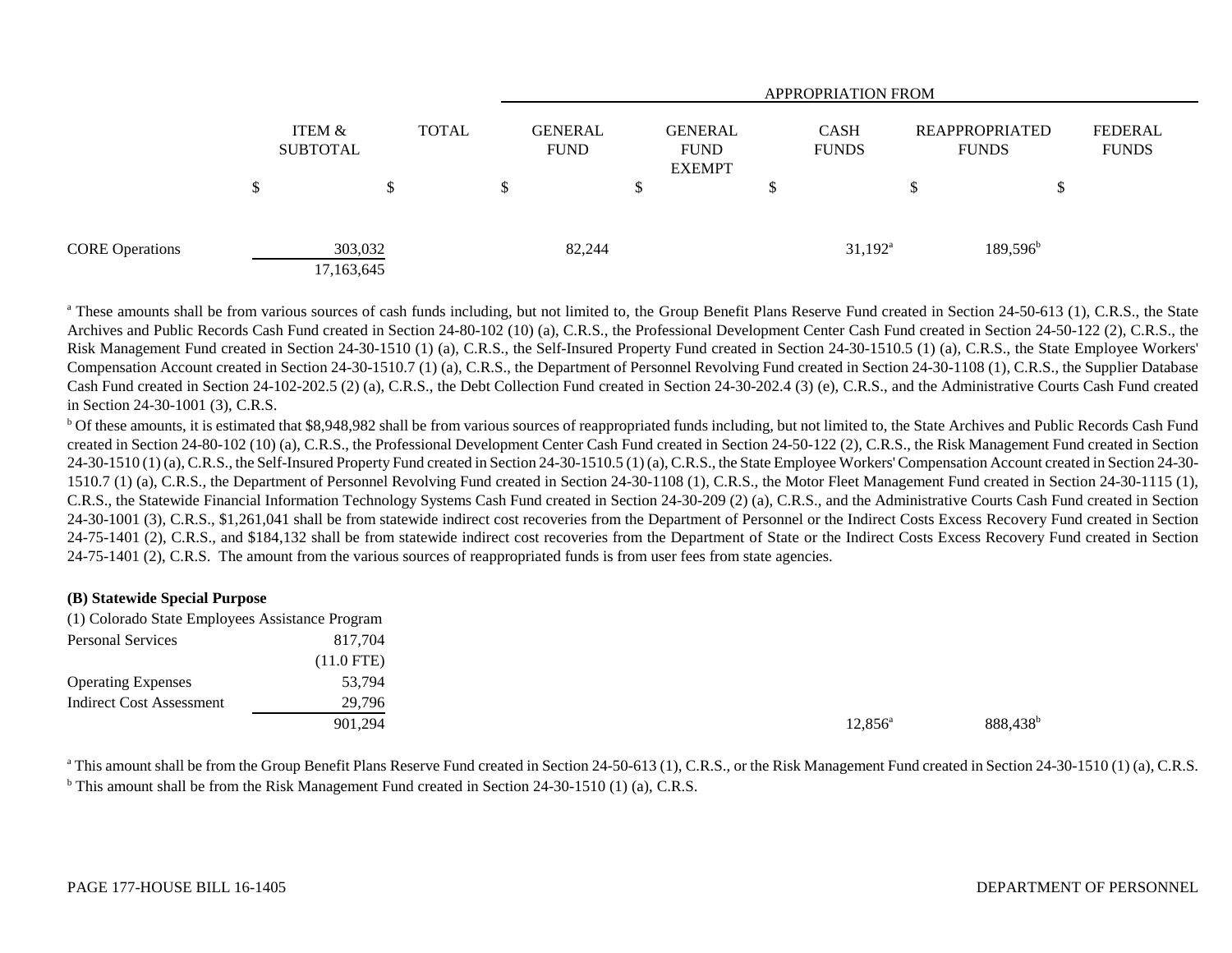|                               |                                      |              |                                | APPROPRIATION FROM                             |    |                             |                                       |                                |  |  |  |  |  |
|-------------------------------|--------------------------------------|--------------|--------------------------------|------------------------------------------------|----|-----------------------------|---------------------------------------|--------------------------------|--|--|--|--|--|
|                               | <b>ITEM &amp;</b><br><b>SUBTOTAL</b> | <b>TOTAL</b> | <b>GENERAL</b><br>${\rm FUND}$ | <b>GENERAL</b><br><b>FUND</b><br><b>EXEMPT</b> |    | <b>CASH</b><br><b>FUNDS</b> | <b>REAPPROPRIATED</b><br><b>FUNDS</b> | <b>FEDERAL</b><br><b>FUNDS</b> |  |  |  |  |  |
|                               | \$                                   | \$           | \$                             | \$                                             | \$ | \$                          | \$                                    |                                |  |  |  |  |  |
| (2) Office of the State       |                                      |              |                                |                                                |    |                             |                                       |                                |  |  |  |  |  |
| Architect                     |                                      |              |                                |                                                |    |                             |                                       |                                |  |  |  |  |  |
| Office of the State Architect | 809,473                              |              | 809,473                        |                                                |    |                             |                                       |                                |  |  |  |  |  |
|                               |                                      |              | $(8.0$ FTE)                    |                                                |    |                             |                                       |                                |  |  |  |  |  |
| <b>Statewide Planning</b>     |                                      |              |                                |                                                |    |                             |                                       |                                |  |  |  |  |  |
| Services <sup>78</sup>        | 1,000,000                            |              | 1,000,000                      |                                                |    |                             |                                       |                                |  |  |  |  |  |
|                               | 1,809,473                            |              |                                |                                                |    |                             |                                       |                                |  |  |  |  |  |
| (3) Colorado State Archives   |                                      |              |                                |                                                |    |                             |                                       |                                |  |  |  |  |  |
| <b>Personal Services</b>      | 742,315                              |              | 533,556                        |                                                |    | $179,688^{\rm a}$           | $29,071^b$                            |                                |  |  |  |  |  |
|                               | $(12.0$ FTE)                         |              |                                |                                                |    |                             |                                       |                                |  |  |  |  |  |
| <b>Operating Expenses</b>     | 93,836                               |              | 93,836                         |                                                |    |                             |                                       |                                |  |  |  |  |  |
|                               | 836,151                              |              |                                |                                                |    |                             |                                       |                                |  |  |  |  |  |

<sup>a</sup> This amount shall be from the State Archives and Public Records Cash Fund created in Section 24-80-102 (10) (a), C.R.S. The amount is from user fees from non-state agencies. <sup>b</sup> This amount shall be from the State Archives and Public Records Cash Fund created in Section 24-80-102 (10) (a), C.R.S. The amount is from user fees from state agencies.

| (4) Other Statewide Special Purpose |           |         |                        |                 |
|-------------------------------------|-----------|---------|------------------------|-----------------|
| <b>Test Facility Lease</b>          | 119,842   | 119,842 |                        |                 |
| <b>Employment Security</b>          |           |         |                        |                 |
| <b>Contract Payment</b>             | 20,000    | 11,264  |                        | $8.736^{\circ}$ |
| Disability Investigational and      |           |         |                        |                 |
| <b>Pilot Support Procurement</b>    | 1,419,976 |         | 1,419,976 <sup>b</sup> |                 |
|                                     | 1,559,818 |         |                        |                 |

<sup>a</sup> This amount shall be from user fees from state agencies based on historical utilization.

<sup>b</sup> This amount shall be from the Disability Investigational and Pilot Support Fund created in Section 24-30-2205.5, C.R.S.

22,270,381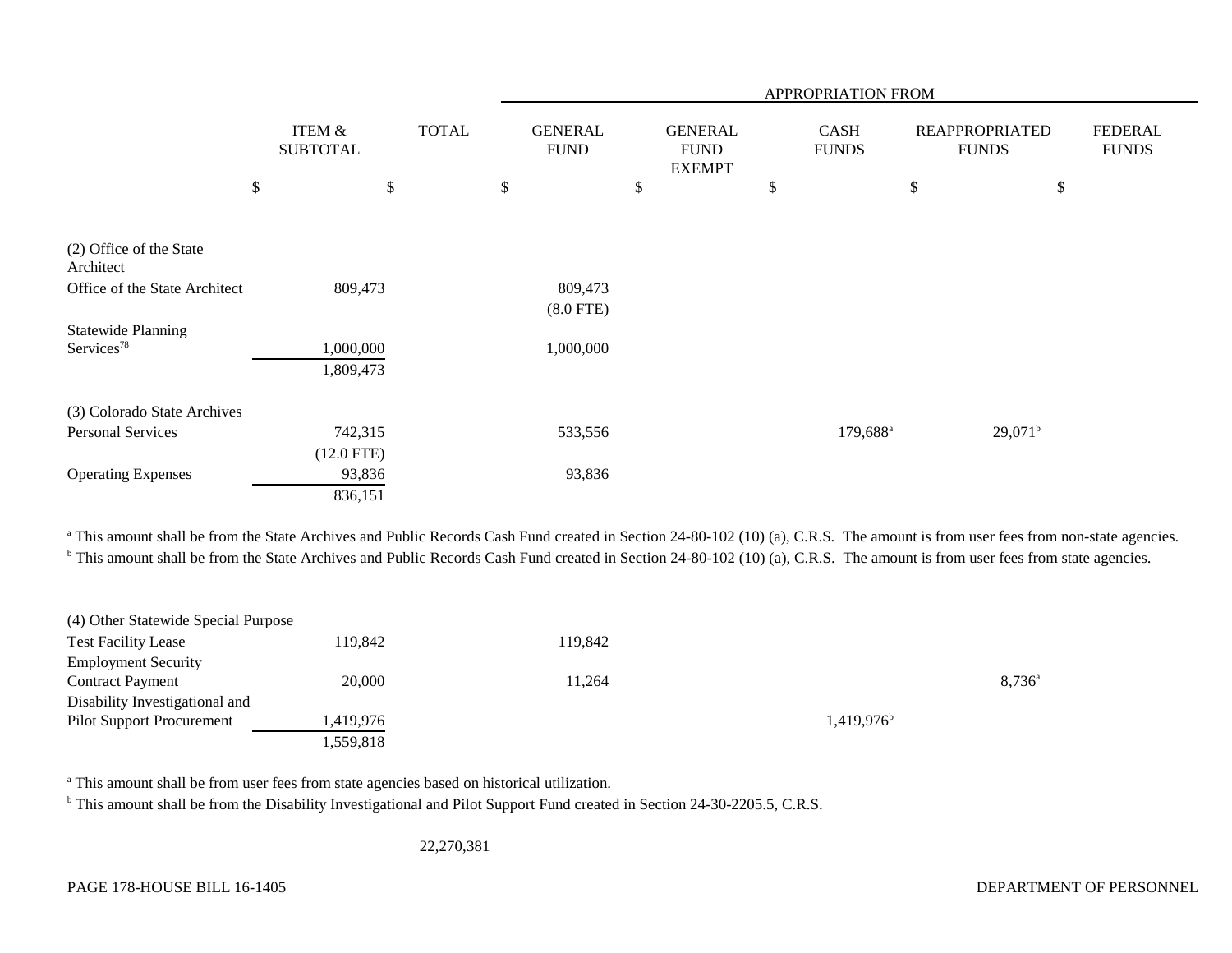|                                                             |                                      |                           |                               |                                                | APPROPRIATION FROM          |      |                                       |                                |
|-------------------------------------------------------------|--------------------------------------|---------------------------|-------------------------------|------------------------------------------------|-----------------------------|------|---------------------------------------|--------------------------------|
|                                                             | <b>ITEM &amp;</b><br><b>SUBTOTAL</b> | <b>TOTAL</b>              | <b>GENERAL</b><br><b>FUND</b> | <b>GENERAL</b><br><b>FUND</b><br><b>EXEMPT</b> | <b>CASH</b><br><b>FUNDS</b> |      | <b>REAPPROPRIATED</b><br><b>FUNDS</b> | <b>FEDERAL</b><br><b>FUNDS</b> |
|                                                             | \$                                   | $\boldsymbol{\mathsf{S}}$ | \$                            | \$                                             | \$                          | $\$$ | \$                                    |                                |
| (2) DIVISION OF HUMAN RESOURCES                             |                                      |                           |                               |                                                |                             |      |                                       |                                |
| (A) Human Resource Services                                 |                                      |                           |                               |                                                |                             |      |                                       |                                |
| (1) State Agency Services                                   |                                      |                           |                               |                                                |                             |      |                                       |                                |
| <b>Personal Services</b>                                    | 1,726,578                            |                           |                               |                                                |                             |      |                                       |                                |
|                                                             | $(19.2$ FTE)                         |                           |                               |                                                |                             |      |                                       |                                |
| <b>Operating Expenses</b>                                   | 88,496                               |                           |                               |                                                |                             |      |                                       |                                |
| <b>Total Compensation and</b><br><b>Employee Engagement</b> |                                      |                           |                               |                                                |                             |      |                                       |                                |
| Surveys                                                     | 300,000                              |                           |                               |                                                |                             |      |                                       |                                |
|                                                             | 2,115,074                            |                           | 2,115,074                     |                                                |                             |      |                                       |                                |
| (2) Training Services                                       |                                      |                           |                               |                                                |                             |      |                                       |                                |
| <b>Training Services</b>                                    | 691,221                              |                           |                               |                                                | $40,305^{\rm a}$            |      | $650,916$ <sup>b</sup>                |                                |
|                                                             |                                      |                           |                               |                                                |                             |      | $(4.0$ FTE)                           |                                |
| <b>Indirect Cost Assessment</b>                             | 62,425                               |                           |                               |                                                |                             |      | $62,425^b$                            |                                |
|                                                             | 753,646                              |                           |                               |                                                |                             |      |                                       |                                |

<sup>a</sup> This amount shall be from the Professional Development Center Cash Fund created in Section 24-50-122 (2), C.R.S. The amount is from training revenue from non-state agencies and institutions of higher education.

<sup>b</sup> These amounts shall be from the Professional Development Center Cash Fund created in Section 24-50-122 (2), C.R.S. The amount is from training revenue from state agencies.

# **(B) Employee Benefits Services**

| <b>Personal Services</b>       | 836.869   | $836.869$ <sup>a</sup> |
|--------------------------------|-----------|------------------------|
|                                |           | $(12.0$ FTE)           |
| <b>Operating Expenses</b>      | 58.324    | 58.324 <sup>a</sup>    |
| <b>Utilization Review</b>      | 40,000    | $40.000^{\rm a}$       |
| H.B. 07-1335 Supplemental      |           |                        |
| <b>State Contribution Fund</b> | 1,134,447 | $1,134,447(I)^{b}$     |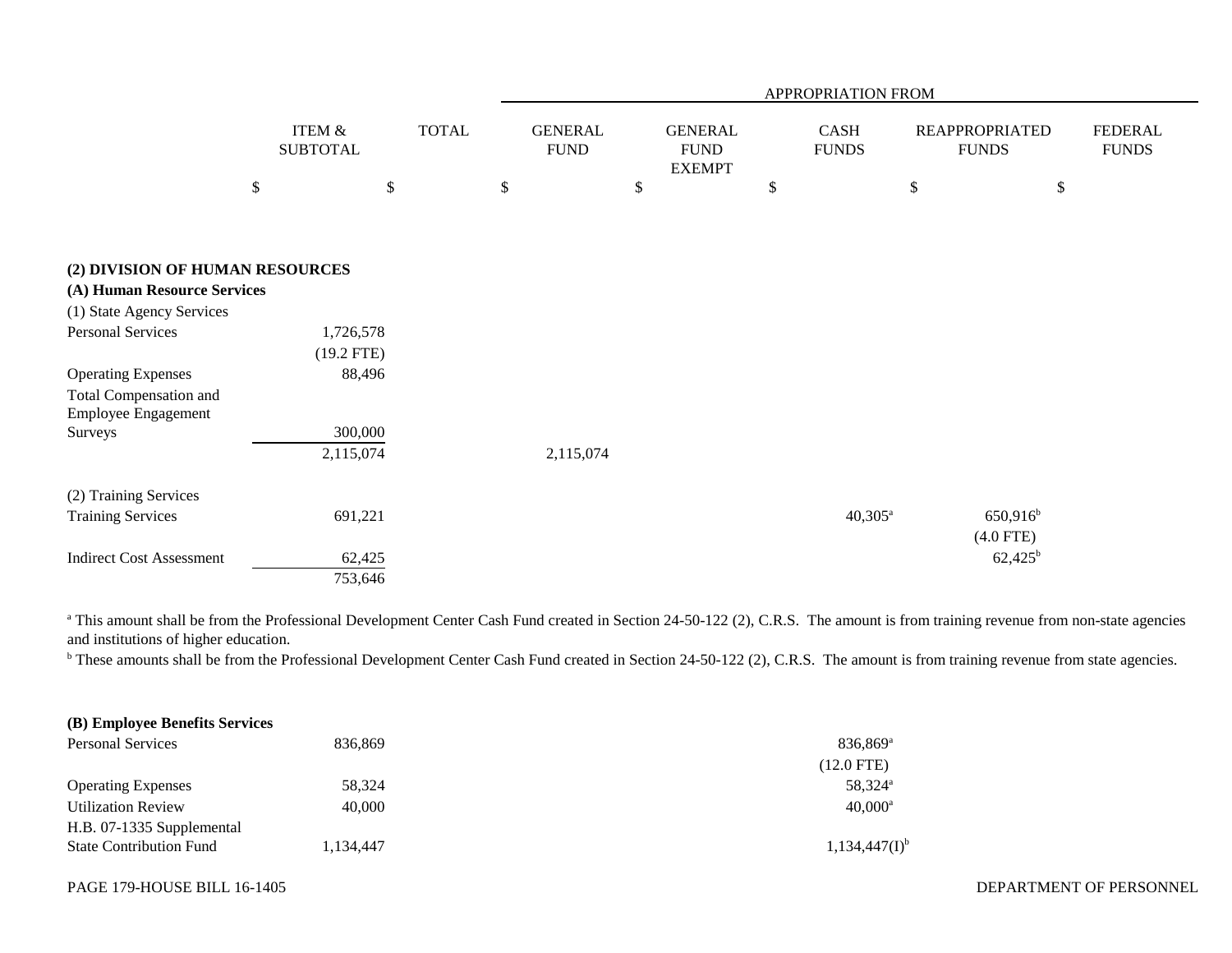|                                 |                     |              |  |                               | <b>APPROPRIATION FROM</b> |                                                |  |  |                             |                                       |   |                         |  |
|---------------------------------|---------------------|--------------|--|-------------------------------|---------------------------|------------------------------------------------|--|--|-----------------------------|---------------------------------------|---|-------------------------|--|
|                                 | ITEM &<br>SUBTOTAL  | <b>TOTAL</b> |  | <b>GENERAL</b><br><b>FUND</b> |                           | <b>GENERAL</b><br><b>FUND</b><br><b>EXEMPT</b> |  |  | <b>CASH</b><br><b>FUNDS</b> | <b>REAPPROPRIATED</b><br><b>FUNDS</b> |   | FEDERAL<br><b>FUNDS</b> |  |
|                                 |                     | ◡            |  |                               |                           | D                                              |  |  |                             | S                                     | Φ |                         |  |
| <b>Indirect Cost Assessment</b> | 73,154<br>2,142,794 |              |  |                               |                           |                                                |  |  | $73,154^{\circ}$            |                                       |   |                         |  |

<sup>a</sup> These amounts shall be from the Group Benefit Plans Reserve Fund created in Section 24-50-613 (1), C.R.S.

<sup>b</sup> This amount shall be from the Supplemental State Contribution Fund created in Section 24-50-609 (5), C.R.S. Pursuant to Section 24-50-609 (5), C.R.S., money in the Supplemental State Contribution Fund is continuously appropriated.

## **(C) Risk Management Services**

| (1) Risk Management Program Administrative Cost |           |                        |
|-------------------------------------------------|-----------|------------------------|
| <b>Personal Services</b>                        | 847,621   | $847,621^\circ$        |
|                                                 |           | $(11.5$ FTE)           |
| <b>Operating Expenses</b>                       | 68,427    | 68,427 <sup>a</sup>    |
| <b>Actuarial and Broker</b>                     |           |                        |
| Services                                        | 272,073   | $272,073$ <sup>a</sup> |
| <b>Risk Management</b>                          |           |                        |
| <b>Information System</b>                       | 191,050   | 191,050 <sup>a</sup>   |
| <b>Indirect Cost Assessment</b>                 | 189,850   | 189,850 <sup>a</sup>   |
|                                                 | 1,569,021 |                        |

<sup>a</sup> These amounts shall be from various sources of reappropriated funds including, the Risk Management Fund created in Section 24-30-1510 (1) (a), C.R.S., the Self-Insured Property Fund created in Section 24-30-1510.5 (1) (a), C.R.S., and the State Employee Workers' Compensation Account created in Section 24-30-1510.7 (1) (a), C.R.S.

| (2) Liability                   |            |
|---------------------------------|------------|
| <b>Liability Claims</b>         | 7,013,148  |
| <b>Liability Excess Policy</b>  | 349,400    |
| <b>Liability Legal Services</b> | 3,985,654  |
|                                 | 11,348,202 |

<sup>a</sup> This amount shall be from state agencies for the Risk Management Fund created in Section 24-30-1510 (1) (a), C.R.S. The amount is shown for informational purposes as it is continuously appropriated for purposes other than the direct and indirect administrative costs of operating the risk management system pursuant to Section 24-30-1510 (1) (a), C.R.S.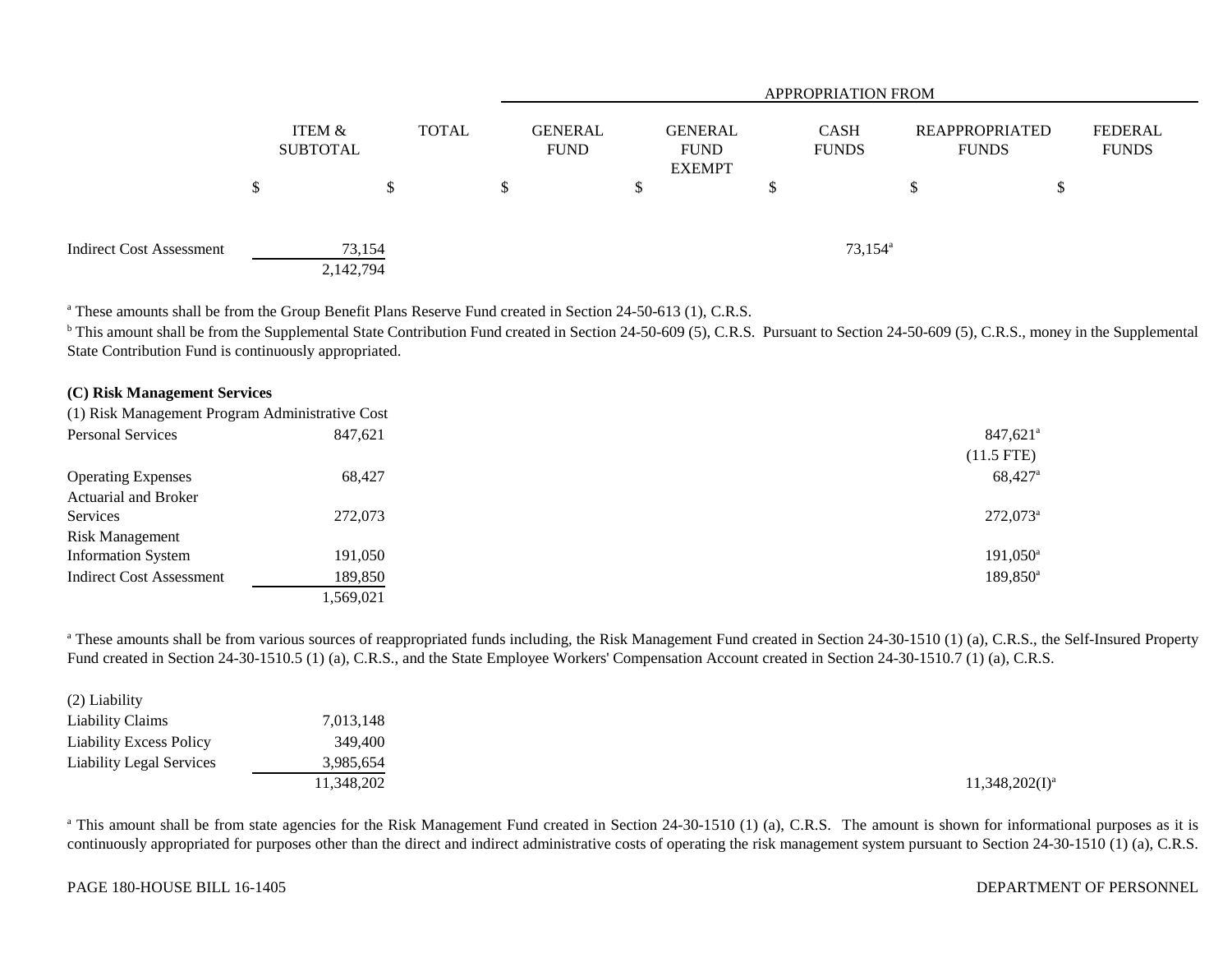|                                     |                           |    |              |                               | <b>APPROPRIATION FROM</b> |    |                                                |    |                             |                                       |                  |                                |  |  |
|-------------------------------------|---------------------------|----|--------------|-------------------------------|---------------------------|----|------------------------------------------------|----|-----------------------------|---------------------------------------|------------------|--------------------------------|--|--|
|                                     | ITEM &<br><b>SUBTOTAL</b> |    | <b>TOTAL</b> | <b>GENERAL</b><br><b>FUND</b> |                           |    | <b>GENERAL</b><br><b>FUND</b><br><b>EXEMPT</b> |    | <b>CASH</b><br><b>FUNDS</b> | <b>REAPPROPRIATED</b><br><b>FUNDS</b> |                  | <b>FEDERAL</b><br><b>FUNDS</b> |  |  |
|                                     | \$                        | \$ |              | \$                            |                           | D. |                                                | \$ |                             | \$                                    | ¢<br>Φ           |                                |  |  |
|                                     |                           |    |              |                               |                           |    |                                                |    |                             |                                       |                  |                                |  |  |
| (3) Property                        |                           |    |              |                               |                           |    |                                                |    |                             |                                       |                  |                                |  |  |
| <b>Property Policies</b>            | 5,179,922                 |    |              |                               |                           |    |                                                |    |                             |                                       |                  |                                |  |  |
| Property Deductibles and<br>Payouts | 2,600,000                 |    |              |                               |                           |    |                                                |    |                             |                                       |                  |                                |  |  |
|                                     | 7,779,922                 |    |              |                               |                           |    |                                                |    |                             |                                       | $7,779,922(I)^a$ |                                |  |  |

<sup>a</sup> This amount shall be from the Self-Insured Property Fund created in Section 24-30-1510.5 (1) (a), C.R.S. The amount is shown for informational purposes as it is continuously appropriated for purposes other than the direct and indirect administrative costs of operating the risk management system pursuant to Section 24-30-1510.5 (1) (a), C.R.S.

| (4) Workers' Compensation        |            |                     |
|----------------------------------|------------|---------------------|
| Workers' Compensation            |            |                     |
| Claims                           | 35,279,285 | $35,279,285(I)^a$   |
| <b>Workers' Compensation TPA</b> |            |                     |
| Fees and Loss Control            | 2,450,000  | $2,450,000^a$       |
| Workers' Compensation            |            |                     |
| <b>Excess Policy</b>             | 820,890    | $820,890(1)^a$      |
| <b>Workers' Compensation</b>     |            |                     |
| Legal Services                   | 2,452,571  | $2,452,571^{\circ}$ |
|                                  | 41,002,746 |                     |

<sup>a</sup> These amounts shall be from the State Employee Workers' Compensation Account created in Section 24-30-1510.7 (1) (a), C.R.S. Of this amount, \$36,100,175(I) is shown for informational purposes as it is continuously appropriated for purposes other than the direct and indirect administrative costs of operating the risk management system, including legal services, litigation expenses, and third-party administrator expenses, pursuant to Section 24-30-1510.7 (1) (a), C.R.S.

66,711,405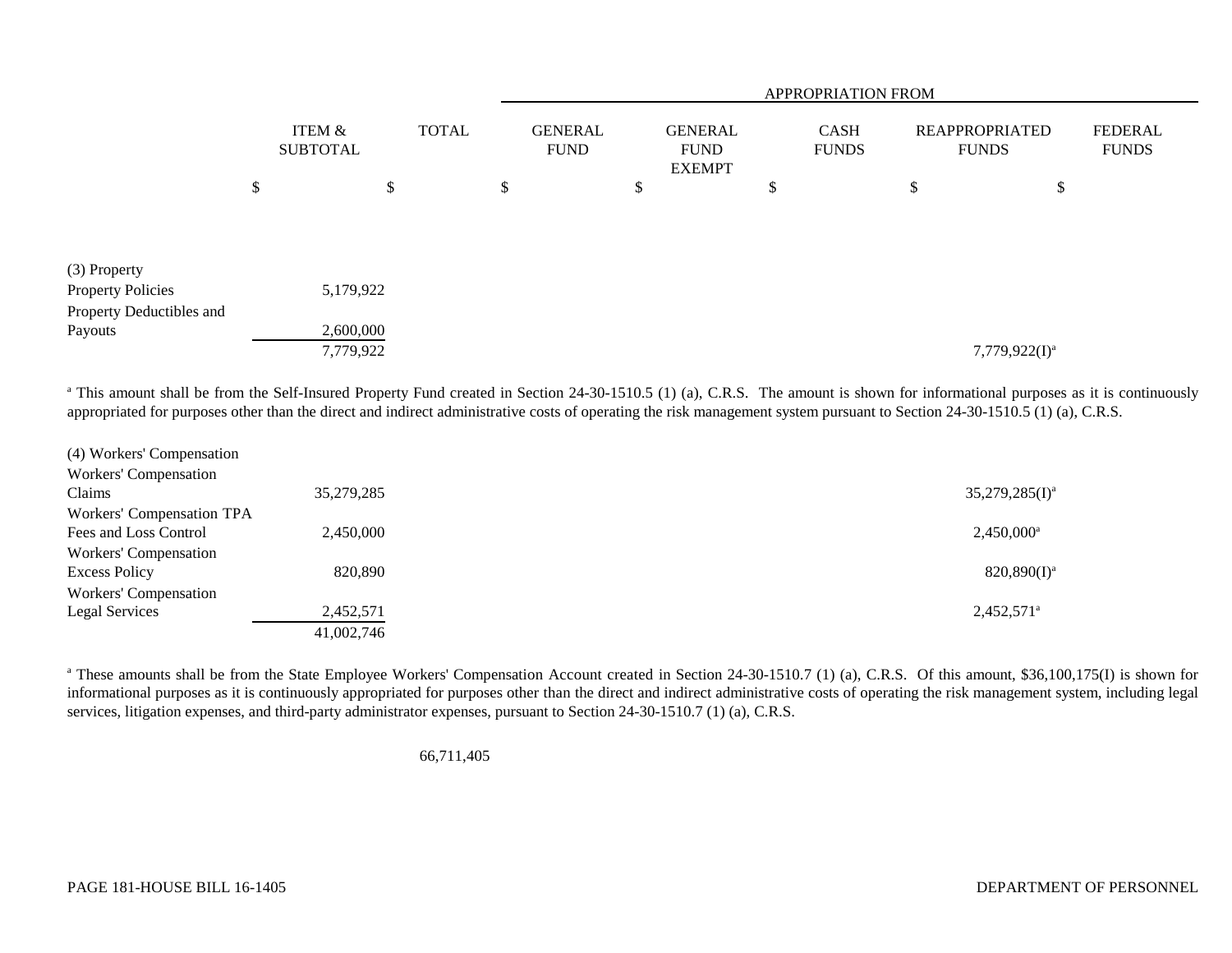|                                                                  |                                      | <b>APPROPRIATION FROM</b> |                               |                                                |                             |                 |                                       |                                |
|------------------------------------------------------------------|--------------------------------------|---------------------------|-------------------------------|------------------------------------------------|-----------------------------|-----------------|---------------------------------------|--------------------------------|
|                                                                  | <b>ITEM &amp;</b><br><b>SUBTOTAL</b> | <b>TOTAL</b>              | <b>GENERAL</b><br><b>FUND</b> | <b>GENERAL</b><br><b>FUND</b><br><b>EXEMPT</b> | <b>CASH</b><br><b>FUNDS</b> |                 | <b>REAPPROPRIATED</b><br><b>FUNDS</b> | <b>FEDERAL</b><br><b>FUNDS</b> |
|                                                                  | \$                                   | \$                        | \$                            | $\mathcal{S}$                                  | \$                          | \$              | \$                                    |                                |
| (3) CONSTITUTIONALLY INDEPENDENT ENTITIES<br>(A) Personnel Board |                                      |                           |                               |                                                |                             |                 |                                       |                                |
| <b>Personal Services</b>                                         | 495,608<br>$(4.8$ FTE)               |                           | 494,430                       |                                                |                             | $1,178^{\circ}$ |                                       |                                |
| <b>Operating Expenses</b>                                        | 20,505                               |                           | 20,505                        |                                                |                             |                 |                                       |                                |
| Legal Services for 330 hours                                     | 31,367                               |                           | 31,367                        |                                                |                             |                 |                                       |                                |
|                                                                  |                                      | 547,480                   |                               |                                                |                             |                 |                                       |                                |

<sup>a</sup> This amount shall be from user fees collected for copies of information and case documentation.

| (4) CENTRAL SERVICES |  |
|----------------------|--|
|                      |  |

| (A) Administration |  |
|--------------------|--|
|--------------------|--|

| <b>Personal Services</b>        | 689,236     |                      |
|---------------------------------|-------------|----------------------|
|                                 | $(8.0$ FTE) |                      |
| <b>Operating Expenses</b>       | 44,000      |                      |
| <b>Indirect Cost Assessment</b> | 21,207      |                      |
|                                 | 754,443     | 754,443 <sup>a</sup> |

<sup>a</sup> This amount shall be from various sources of reappropriated funds including, the Department of Personnel Revolving Fund created in Section 24-30-1108 (1), C.R.S., and the Motor Fleet Management Fund created in Section 24-30-1115 (1), C.R.S. The amount is from user fees from state agencies.

| (B) Integrated Document Solutions |           |                      |                          |
|-----------------------------------|-----------|----------------------|--------------------------|
| <b>Personal Services</b>          | 6,378,093 | $141,615^{\circ}$    | $6,236,478$ <sup>b</sup> |
|                                   |           |                      | $(99.1$ FTE)             |
| <b>Operating Expenses</b>         | 6,386,575 | $240,313^a$          | $6,146,262^b$            |
| <b>Commercial Print Payments</b>  | 2,100,000 |                      | $2,100,000^{\rm b}$      |
| <b>IDS</b> Postage                | 8,495,928 | 740,298 <sup>a</sup> | $7,755,630^b$            |
| <b>Utilities</b>                  | 69,000    |                      | 69,000 <sup>b</sup>      |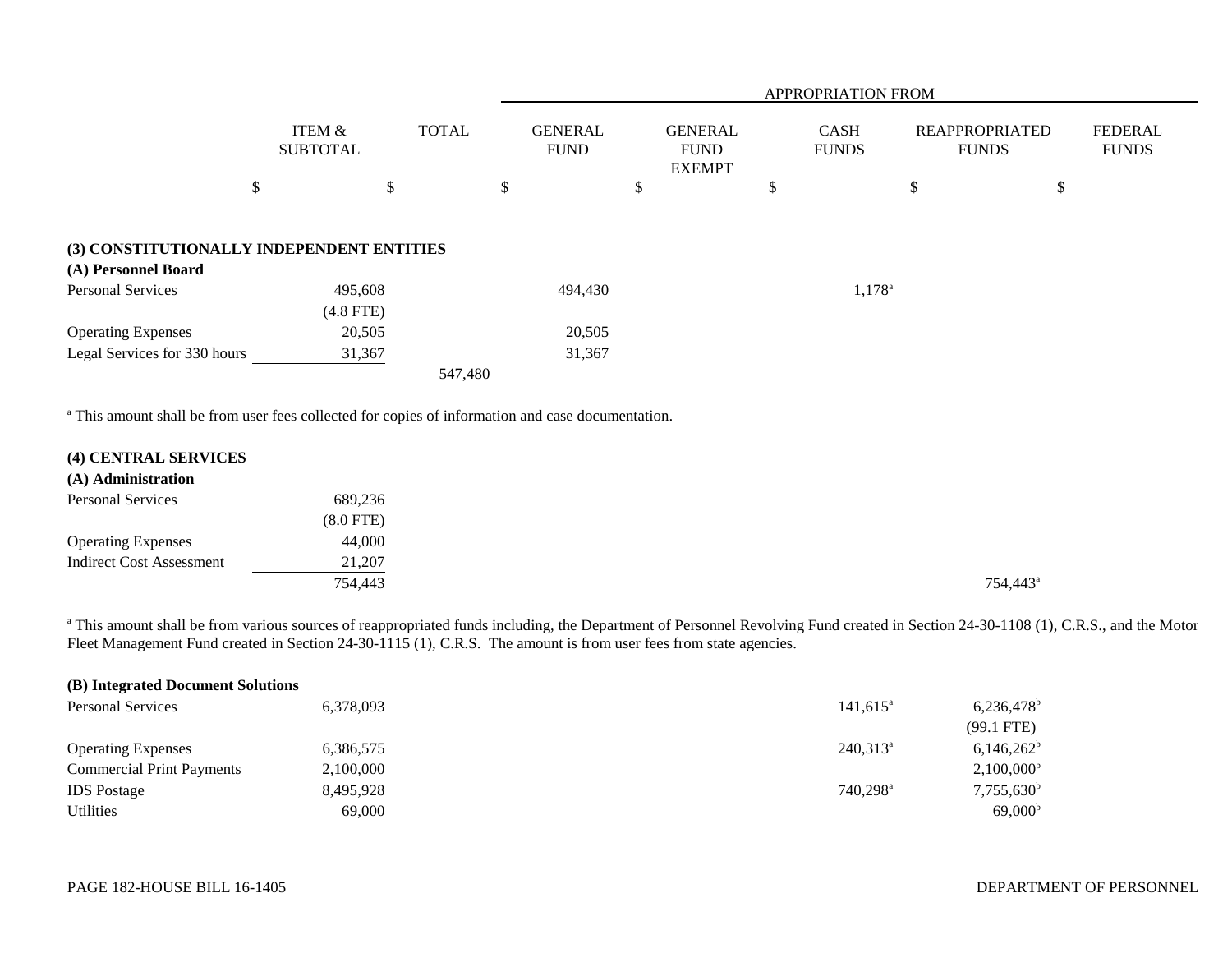|                                 |    |                           |        |              |    | <b>APPROPRIATION FROM</b>     |    |                                                |   |                             |                                       |             |    |                         |
|---------------------------------|----|---------------------------|--------|--------------|----|-------------------------------|----|------------------------------------------------|---|-----------------------------|---------------------------------------|-------------|----|-------------------------|
|                                 |    | ITEM &<br><b>SUBTOTAL</b> |        | <b>TOTAL</b> |    | <b>GENERAL</b><br><b>FUND</b> |    | <b>GENERAL</b><br><b>FUND</b><br><b>EXEMPT</b> |   | <b>CASH</b><br><b>FUNDS</b> | <b>REAPPROPRIATED</b><br><b>FUNDS</b> |             |    | FEDERAL<br><b>FUNDS</b> |
|                                 | \$ |                           | ⊄<br>Φ |              | \$ |                               | \$ |                                                | ◡ |                             | \$                                    |             | \$ |                         |
| <b>Address Confidentiality</b>  |    |                           |        |              |    |                               |    |                                                |   |                             |                                       |             |    |                         |
| Program                         |    | 254,488                   |        |              |    | 143,543                       |    |                                                |   | $110,945^{\circ}$           |                                       |             |    |                         |
|                                 |    |                           |        |              |    | $(2.4$ FTE)                   |    |                                                |   | $(1.0$ FTE)                 |                                       |             |    |                         |
| <b>Indirect Cost Assessment</b> |    | 198,180                   |        |              |    |                               |    |                                                |   |                             |                                       | $198,180^b$ |    |                         |
|                                 |    | 23,882,264                |        |              |    |                               |    |                                                |   |                             |                                       |             |    |                         |

<sup>a</sup> These amounts shall be from the Department of Personnel Revolving Fund created in Section 24-30-1108 (1), C.R.S. The amounts are from user fees from non-state agencies.

<sup>b</sup> These amounts shall be from the Department of Personnel Revolving Fund created in Section 24-30-1108 (1), C.R.S. The amounts are from user fees from state agencies. <sup>c</sup> This amount shall be from the Address Confidentiality Program Surcharge Fund created in Section 24-30-2114 (4) (a), C.R.S. The amount is from offender surcharges pursuant to Section 24-30-2114, C.R.S.

#### **(C) Fleet Management Program and Motor Pool Services**

| <b>Personal Services</b>        | 802,688              |                         |
|---------------------------------|----------------------|-------------------------|
|                                 | $(14.0$ FTE)         |                         |
| <b>Operating Expenses</b>       | 357,020              |                         |
| Motor Pool Vehicle Lease        |                      |                         |
| and Operating Expenses          | 200,000              |                         |
| Fuel and Automotive             |                      |                         |
| Supplies                        | 21,000,000           |                         |
| Vehicle Replacement             |                      |                         |
| Lease/Purchase <sup>79</sup>    | $17,051,260^{\circ}$ |                         |
| <b>Indirect Cost Assessment</b> | 148,784              |                         |
|                                 | 39,559,752           | 39,559,752 <sup>a</sup> |

<sup>a</sup> This amount shall be from the Motor Fleet Management Fund created in Section 24-30-1115 (1), C.R.S. The amount is from user fees from state agencies.

| (D) Facilities Maintenance – Capitol Complex |              |  |  |  |
|----------------------------------------------|--------------|--|--|--|
| <b>Personal Services</b>                     | 3.174.718    |  |  |  |
|                                              | $(55.2$ FTE) |  |  |  |
| <b>Operating Expenses</b>                    | 2.709.468    |  |  |  |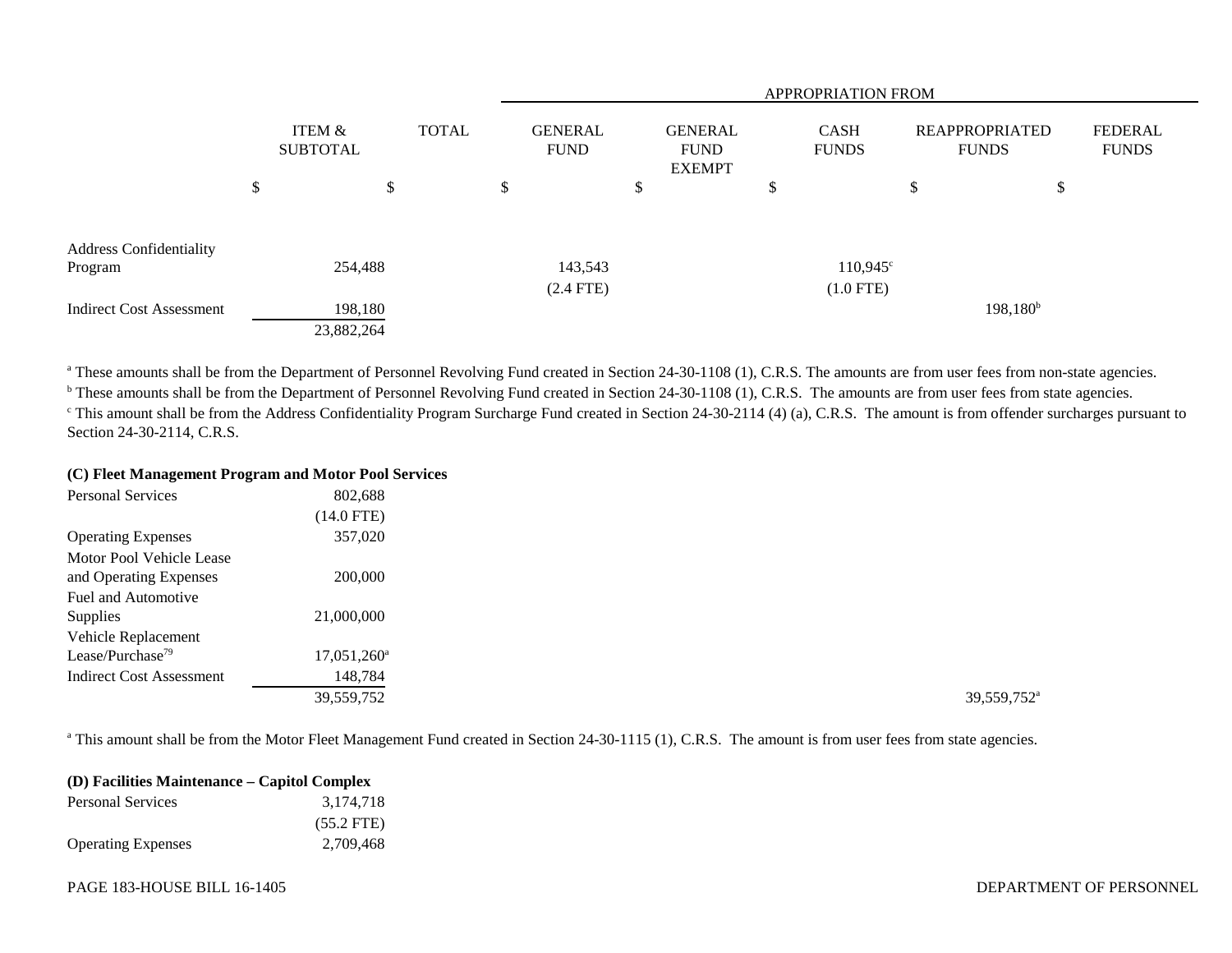|                                 |                           |            |              |  |    | <b>APPROPRIATION FROM</b>     |    |                                                |    |                             |             |                                       |                                |  |
|---------------------------------|---------------------------|------------|--------------|--|----|-------------------------------|----|------------------------------------------------|----|-----------------------------|-------------|---------------------------------------|--------------------------------|--|
|                                 | ITEM &<br><b>SUBTOTAL</b> |            | <b>TOTAL</b> |  |    | <b>GENERAL</b><br><b>FUND</b> |    | <b>GENERAL</b><br><b>FUND</b><br><b>EXEMPT</b> |    | <b>CASH</b><br><b>FUNDS</b> |             | <b>REAPPROPRIATED</b><br><b>FUNDS</b> | <b>FEDERAL</b><br><b>FUNDS</b> |  |
|                                 | \$                        |            | \$           |  | \$ |                               | \$ |                                                | \$ |                             | $\Phi$<br>D | \$                                    |                                |  |
| Capitol Complex Repairs         |                           | 56,520     |              |  |    |                               |    |                                                |    |                             |             |                                       |                                |  |
| Capitol Complex Security        |                           | 405,243    |              |  |    |                               |    |                                                |    |                             |             |                                       |                                |  |
| Utilities                       |                           | 5,104,661  |              |  |    |                               |    |                                                |    |                             |             |                                       |                                |  |
| <b>Indirect Cost Assessment</b> |                           | 313,715    |              |  |    |                               |    |                                                |    |                             |             |                                       |                                |  |
|                                 |                           | 11,764,325 |              |  |    |                               |    |                                                |    | $320,424$ <sup>a</sup>      |             | $11,443,901^b$                        |                                |  |

<sup>a</sup> This amount shall be from the Department of Personnel Revolving Fund created in Section 24-30-1108 (1), C.R.S. The amount is from non-state revenue.

<sup>b</sup> This amount shall be from the Department of Personnel Revolving Fund created in Section 24-30-1108 (1), C.R.S. The amount is from user fees from state agencies.

75,960,784

## **(5) DIVISION OF ACCOUNTS AND CONTROL**

|  |  | (A) Financial Operations and Reporting |
|--|--|----------------------------------------|
|--|--|----------------------------------------|

| (1) Financial Operations and Reporting |              |           |                      |
|----------------------------------------|--------------|-----------|----------------------|
| <b>Personal Services</b>               | 2,730,354    | 2,508,988 | $221,366^a$          |
|                                        | $(29.5$ FTE) |           |                      |
| <b>Operating Expenses</b>              | 139.334      |           | 139,334 <sup>a</sup> |
| Audit Program<br>Recovery              |              |           |                      |
| Disbursements                          | 000.1        |           | $1,000^{\rm b}$      |
|                                        | 2,870,688    |           |                      |

<sup>a</sup> These amounts shall be from rebates received from the Procurement Card Program and from institutions of higher education.

<sup>b</sup> This amount shall be from the Recovery Audit Cash Fund created in Section 24-30-203.5 (8), C.R.S.

(2) Collections Services

| Personal Services         | 1,313,185            |
|---------------------------|----------------------|
|                           | $(28.0 \text{ FTE})$ |
| <b>Operating Expenses</b> | 553.401              |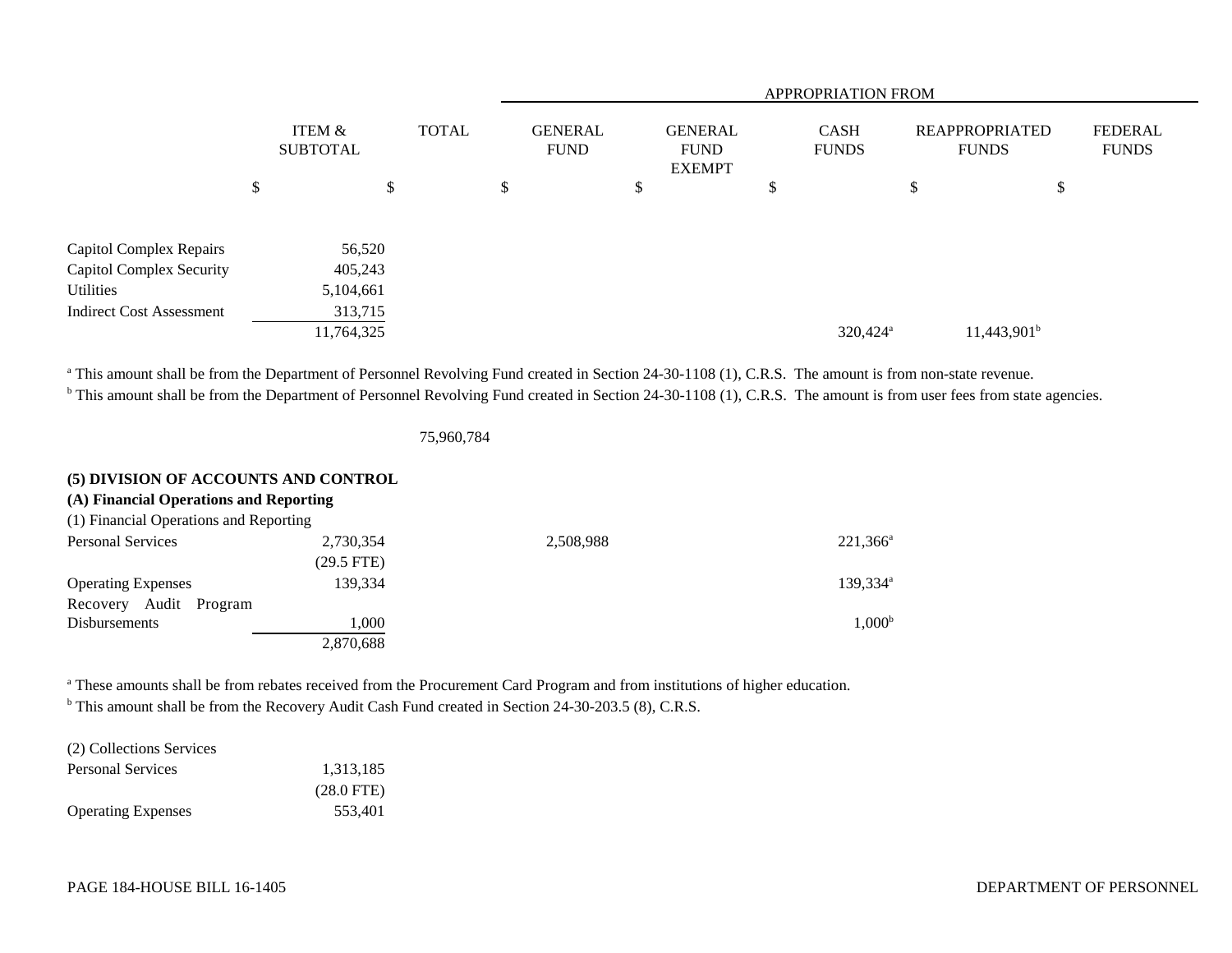|                                 |                           |              | <b>APPROPRIATION FROM</b>     |    |                                                |   |                             |    |                                |                         |  |
|---------------------------------|---------------------------|--------------|-------------------------------|----|------------------------------------------------|---|-----------------------------|----|--------------------------------|-------------------------|--|
|                                 | ITEM &<br><b>SUBTOTAL</b> | <b>TOTAL</b> | <b>GENERAL</b><br><b>FUND</b> |    | <b>GENERAL</b><br><b>FUND</b><br><b>EXEMPT</b> |   | <b>CASH</b><br><b>FUNDS</b> |    | REAPPROPRIATED<br><b>FUNDS</b> | FEDERAL<br><b>FUNDS</b> |  |
|                                 | \$                        | \$           | \$                            | \$ |                                                | P |                             | \$ | \$                             |                         |  |
| Private Collection Agency       |                           |              |                               |    |                                                |   |                             |    |                                |                         |  |
| Fees                            | 900,000                   |              |                               |    |                                                |   |                             |    |                                |                         |  |
| <b>Indirect Cost Assessment</b> | 152,625                   |              |                               |    |                                                |   |                             |    |                                |                         |  |
|                                 | 2,919,211                 |              |                               |    |                                                |   | $2,919,211^a$               |    |                                |                         |  |

<sup>a</sup> This amount shall be from the Debt Collection Fund created in Section 24-30-202.4 (3) (e), C.R.S. The amount is from collection fees.

| (B) Procurement and Contracts |           |                      |
|-------------------------------|-----------|----------------------|
| <b>Personal Services</b>      | 1,560,828 | 1,560,828            |
|                               |           | $(17.7 \text{ FTE})$ |
| <b>Operating Expenses</b>     | 38.284    | 38.284 <sup>a</sup>  |
|                               | .599,112  |                      |

<sup>a</sup> These amounts shall be from various sources of cash funds including rebates received from the Procurement Card Program and institutions of higher education, reimbursements from the Western States Contracting Alliance (WSCA), and car rental and travel agency rebates.

| (C) CORE Operations                                  |            |                        |                                     |
|------------------------------------------------------|------------|------------------------|-------------------------------------|
| <b>Personal Services</b>                             | 1,793,977  | $406.672$ <sup>a</sup> | $1,387,305^{\rm b}$<br>$(21.3$ FTE) |
| <b>Operating Expenses</b><br>Payments for CORE and   | 1,369,408  | 1.369.408 <sup>a</sup> |                                     |
| <b>Support Modules</b><br><b>CORE Lease Purchase</b> | 5,276,152  | 2,387,847 <sup>a</sup> | $2,888,305^{\rm b}$                 |
| Payments                                             | 3,936,611  |                        | $3,936,611$ <sup>b</sup>            |
|                                                      | 12,376,148 |                        |                                     |

<sup>a</sup> These amounts shall be from the Supplier Database Cash Fund created in Section 24-102-202.5 (2) (a), C.R.S.

<sup>b</sup> These amounts shall be from the Statewide Financial Information Technology Systems Cash Fund created in Section 24-30-209 (2) (a), C.R.S. The amount is from user fees from state agencies for CORE Operations.